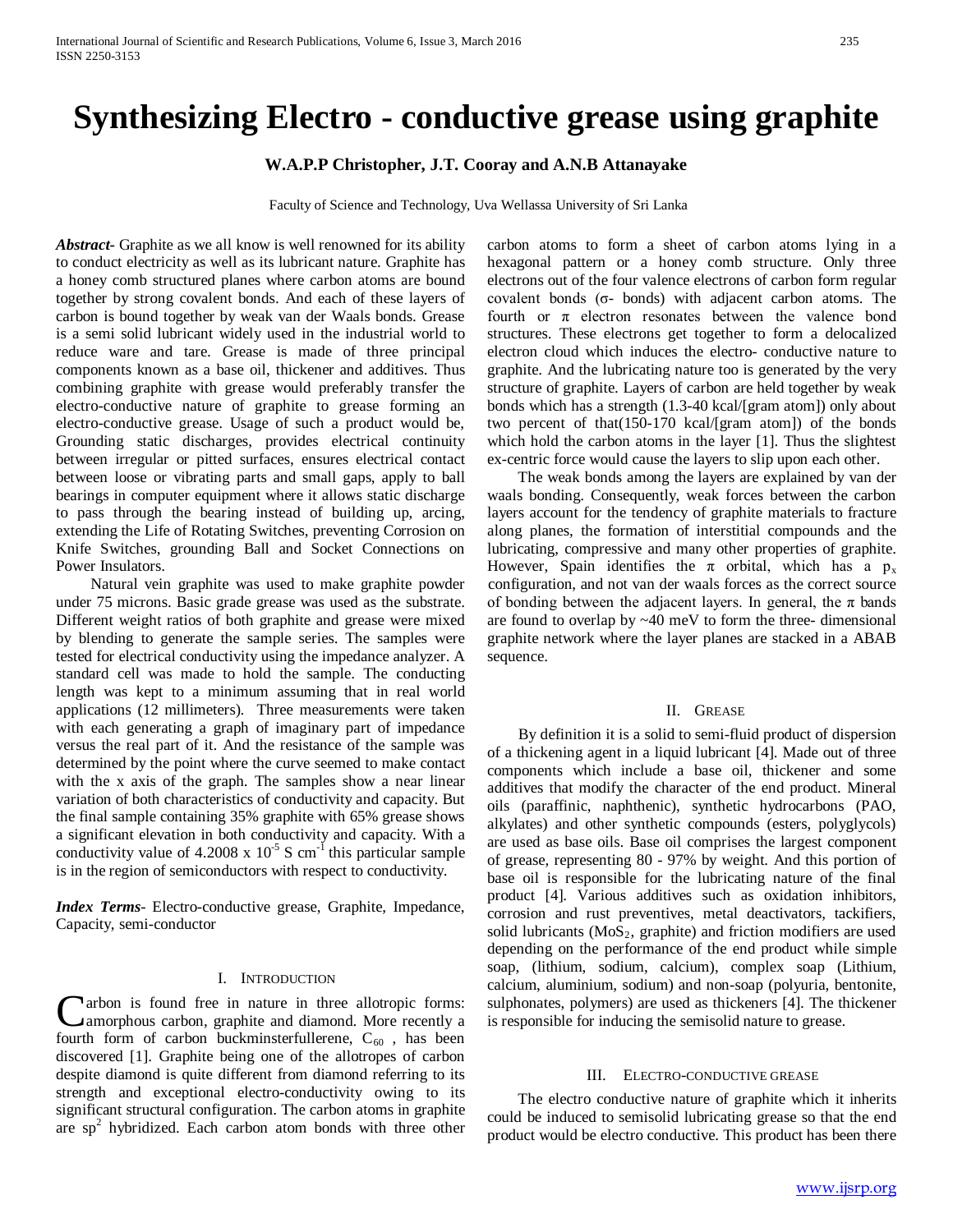in the market but traditionally metallic particles have been used in generating the conductive character. But the trend towards using carbon based material instead of metallic powder has become a key feature in the industry.

 A low carbon blend is used to enhance the channeling ability of conductors. Basically electro conductive greases are used to bleed static charges preventing build up and protecting whatever important parts of a certain machine while some provide enhanced conductivity over a wide temperature range. Most common objectives of using such greases are to,

- Improve electrical connections between irregular or pitted surfaces,
- Extend life of contacts,
- Ensure electrical contact between loose or vibrating parts and small gaps,
- Prevent hotspots, welding, arcing and pitting of switch contact surfaces,
- Prevents normally closed switches from corroding in place,
- Shield EMI s [5].

## IV. METHODOLOGY

 Natural vein graphite was used to make graphite powder under 75 microns. And this powder was used to prepare the sample series that was to be tested. Basic grade grease was used as the substrate. Different weight ratios of both graphite and grease were mixed by blending to generate the sample series shown in table 01. The blending was done in periods of 5 seconds and three to five times depending on how it appeared to achieve homogeneity. The blender compartment was washed thoroughly after every sample that was blended to ensure that the contamination was kept minimal.

| Sample number | Graphite weight % | Grease weight % |
|---------------|-------------------|-----------------|
| 01            | 2                 | 98              |
| 02            | 4                 | 96              |
| 03            | 6                 | 94              |
| 04            | 8                 | 92              |
| 05            | 10                | 90              |
| 06            | 15                | 85              |
| 07            | 20                | 80              |
| 08            | 25                | 75              |
| 09            | 30                | 70              |
| 10            | 35                | 65              |

**Table 1: Sample series**

 The samples were tested for electrical conductivity using the impedance analyzer. A standard cell was made to hold the sample while they were being tested for their electrical conductivity. The cell electrodes were designed in such a manner that two over rings were placed to ensure that the effective conducting length was kept constant throughout the sample series tested. The sample holder was thoroughly washed, cleaned and dried before advancing on to measure the sample next in line. Three measurements were taken with each generating a graph of imaginary part of impedance versus the real part of it. And the resistance of the sample was determined by the point where the curve seemed to make contact with the x axis of the graph. The conductivity of the samples was determined by the following formulas.



**R= ρl /A………………………….. (1)** Where, **Figure 1: Standard cell**

**R** = bulk resistance,  $\rho$  = resistivity, **l** = conducting length, **A** = cross sectional area

**ρ= 1/c …………………………….. (2)** Where,  $\rho$  = resistivity,  $c$  = conductivity

 The impedance analyzer is used to measure the impedance of semi-solid substances such as electrolytes and is an alternating current method. Impedance can be simply described as the generalization of the concept of resistance from DC to AC. It can be described as a way to represent how much current would flow across a specified AC voltage across the impedance. If one volt AC voltage lets one ampere of AC current flow through the impedance the impedance value would be one.

 Complex impedance is a standard method to determine the bulk conductivity of ion conducting materials. Usually the complex impedance  $Z(\omega)$  is defined by the ratio of the complex voltage and current,

$$
Z(\omega) = \frac{V(\omega)}{I(\omega)}
$$

Where,

ω – Angular frequency of the applied signal ( $ω = 2πf$ ) And,  $Z(\omega)$  can be expressed in terms of the real and the imaginary parts Z' and  $Z^{\mathbb{N}}$ ,

 $Z = Z' + i Z''$ Where,

 $Z'$  - resistance,  $Z''$  - reactance

 An equivalent circuit containing these resistive and reactive components has the ability to theoretically explain the characteristic behavior of the complex impedance of an ionic conductor. In practice the sample is kept in between two electrodes in a sample cell. The equivalent circuit can be give as,



**Figure 2: Equivalent circuit**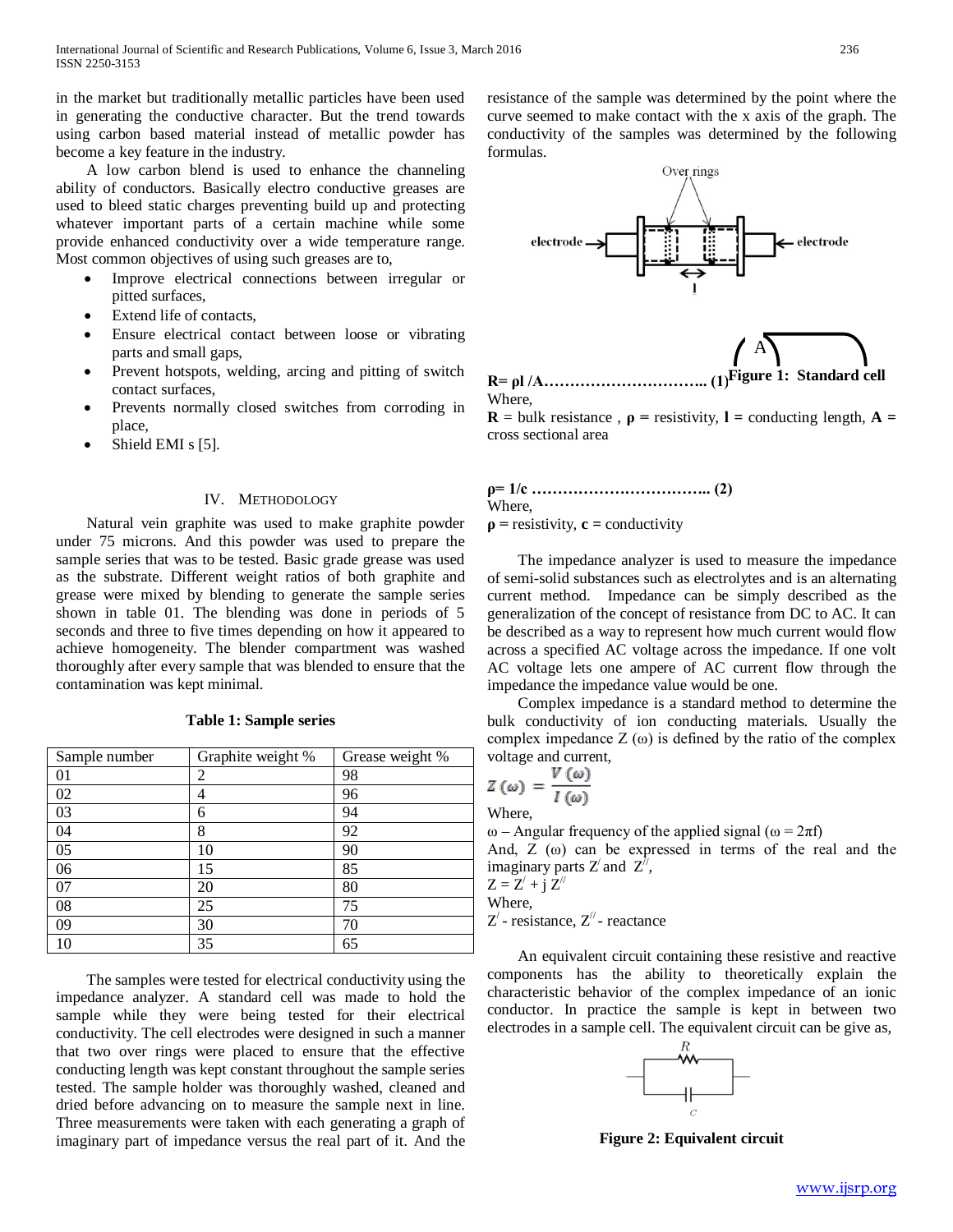The bulk resistance of the conducting material depends inversely upon the number of charge carriers and their mobility while the geometrical capacitance of the simulated parallel plated capacitor depends on cell geometry and is independent from the number of charge carriers and their mobility.



**Figure 3: Graph of imaginary impedance vs real impedance**

 Once the bulk resistance is obtained from the graph, following equations lead to the conductivity of the particular sample.

**R= ρl /A………………………….. (1)**

Where,

**R** = bulk resistance,  $\rho$  = resistivity, **l** = conducting length, **A** = cross sectional area

**ρ= 1/c …………………………….. (2)**

Where,

 $\rho$  = resistivity, **c** = conductivity

 And the capacity of the particular sample can be determined by finding out the frequency of the peak point of the semicircle.



Where, c- Capacity, f- Frequency of the peak point of semicircle, R- Resistance of the peak point of semicircle.

## V. RESULTS AND DISCUSSION

 The samples were made by blending the two ingredients according to weight percentages. The range of graphite weight percentage was decided to be from 2% to 30%. The maximum weight percentage for graphite powder had to be kept below 30% since higher percentages caused the samples to form particles and excess graphite was left even after intensive blending. And furthermore higher percentages would cause the product to lose its semisolid nature therefore would fail in applications that it is expected to comply with.

 The impedance analyzer was used to measure the conductivity of the samples. This equipment was recommended to be use in conductivity measurements of semisolid materials like most electrolytes. A separate electrode was designed equipped with a sample holder since conventional sample holders were vulnerable for contamination. The conducting length was 2 millimeters while the diameter of the surface perpendicular to the conducting length was measured to be 12 millimeters. The conducting length was kept to a minimum assuming that in real world applications, the grease coating would be around 2 millimeters. And to ensure that no surface other than the one we expect to conduct current through make contact with the sample, two over rings were placed at the end of each electrode.

 The samples show a near linear variation of both characteristics of conductivity and capacity. But the final sample containing 35% graphite with 65% grease shows a significant elevation in both conductivity and capacity. With a conductivity value of 4.2008 x  $10^{-5}$  S cm<sup>-1</sup> this particular sample is in the region of semiconductors with respect to conductivity.



**Graph 01: Conductivity variation of the sample series at room temperature**

 The graph indicates a clear and significant elevation of conductivity for the sample containing 35% graphite with 65%